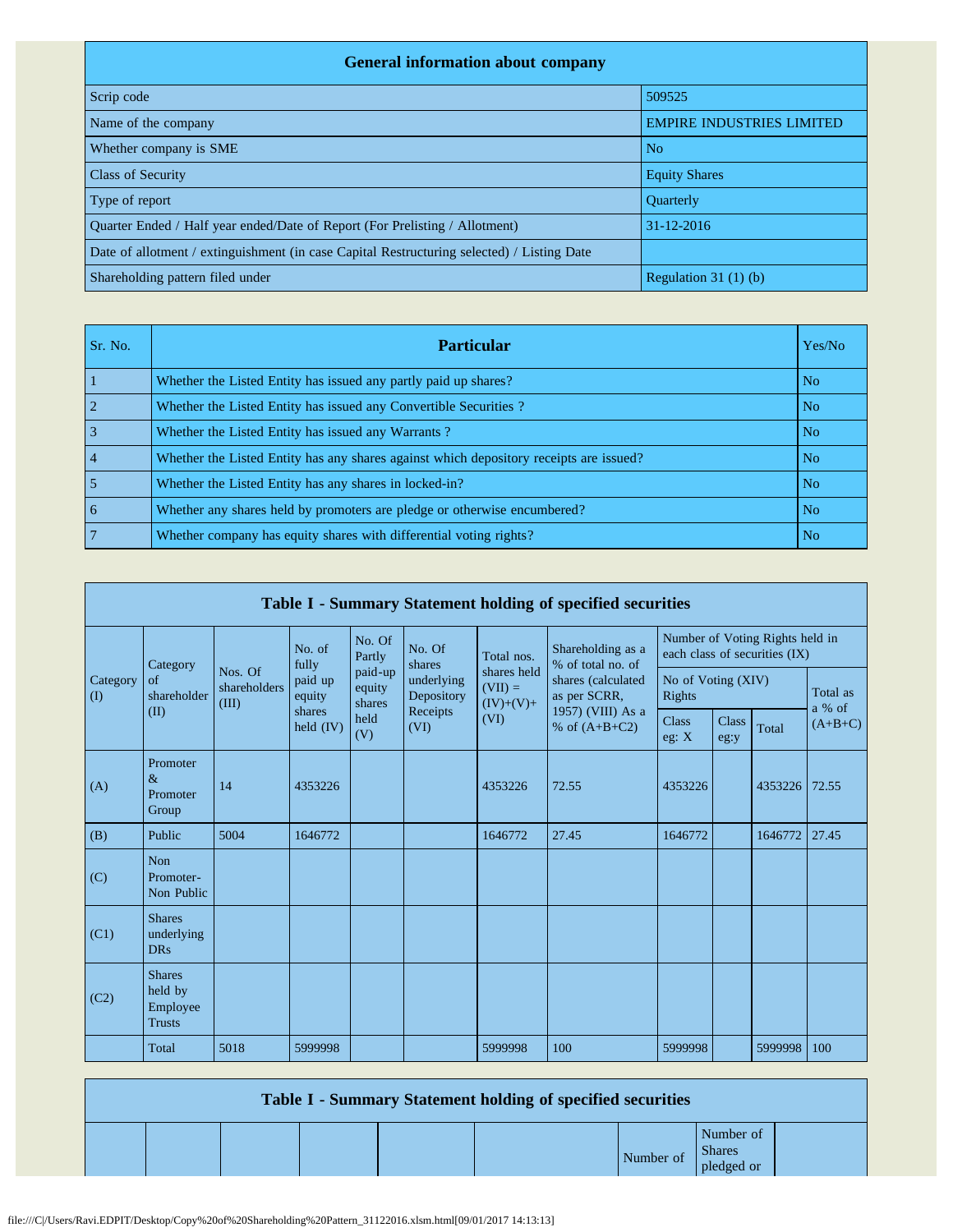| Category | No. Of Shares<br>No. Of<br>Underlying<br>No. of<br><b>Shares</b><br><b>Shares</b><br>Category<br>Outstanding<br>Underlying<br>Underlying<br>convertible<br>of<br>Outstanding<br>shareholder<br>Outstanding<br>securities and<br>convertible<br>Warrants<br>(II)<br>No. Of<br>securities<br>$(X_i)$<br>Warrants (Xi)<br>(X)<br>(a)<br>Promoter |                                                                    |            | Shareholding, as a %<br>assuming full<br>conversion of<br>convertible securities (<br>as a percentage of | Locked in<br>shares (XII) |                                                         | otherwise<br>encumbered<br>(XIII) |  | Number of<br>equity shares<br>held in |
|----------|-----------------------------------------------------------------------------------------------------------------------------------------------------------------------------------------------------------------------------------------------------------------------------------------------------------------------------------------------|--------------------------------------------------------------------|------------|----------------------------------------------------------------------------------------------------------|---------------------------|---------------------------------------------------------|-----------------------------------|--|---------------------------------------|
| $\rm(D)$ |                                                                                                                                                                                                                                                                                                                                               | diluted share capital)<br>$(XI)=(VII)+(X) As a$<br>% of $(A+B+C2)$ | No.<br>(a) | As a<br>$%$ of<br>total<br><b>Shares</b><br>held<br>(b)                                                  | No.<br>(a)                | As a<br>$%$ of<br>total<br><b>Shares</b><br>held<br>(b) | dematerialized<br>form $(XIV)$    |  |                                       |
| (A)      | $\&$<br>Promoter<br>Group                                                                                                                                                                                                                                                                                                                     |                                                                    |            | 72.55                                                                                                    |                           |                                                         |                                   |  | 4353226                               |
| (B)      | Public                                                                                                                                                                                                                                                                                                                                        |                                                                    |            | 27.45                                                                                                    |                           |                                                         |                                   |  | 1497539                               |
| (C)      | Non<br>Promoter-<br>Non Public                                                                                                                                                                                                                                                                                                                |                                                                    |            |                                                                                                          |                           |                                                         |                                   |  |                                       |
| (C1)     | <b>Shares</b><br>underlying<br><b>DRs</b>                                                                                                                                                                                                                                                                                                     |                                                                    |            |                                                                                                          |                           |                                                         |                                   |  |                                       |
| (C2)     | Shares held<br>by<br>Employee<br><b>Trusts</b>                                                                                                                                                                                                                                                                                                |                                                                    |            |                                                                                                          |                           |                                                         |                                   |  |                                       |
|          | Total                                                                                                                                                                                                                                                                                                                                         |                                                                    |            | 100                                                                                                      |                           |                                                         |                                   |  | 5850765                               |

|                                                                             |                                            |                                                                                      |                                                      |                                 |                                |                                    | Table II - Statement showing shareholding pattern of the Promoter and Promoter Group                |                              |                                                                  |         |                                 |  |
|-----------------------------------------------------------------------------|--------------------------------------------|--------------------------------------------------------------------------------------|------------------------------------------------------|---------------------------------|--------------------------------|------------------------------------|-----------------------------------------------------------------------------------------------------|------------------------------|------------------------------------------------------------------|---------|---------------------------------|--|
|                                                                             |                                            |                                                                                      | No. of                                               | No.<br>Of                       |                                |                                    | Shareholding<br>as a % of                                                                           |                              | Number of Voting Rights held in<br>each class of securities (IX) |         |                                 |  |
| Sr.                                                                         | Category &<br>Name of the                  | Nos. Of<br>shareholders                                                              | fully<br>paid up<br>equity<br>shares<br>held<br>(IV) | Partly<br>paid-<br>up           | No. Of<br>shares<br>underlying | Total nos.<br>shares<br>held (VII) | total no. of<br>shares<br>(calculated<br>as per<br>SCRR,<br>1957) (VIII)<br>As a % of<br>$(A+B+C2)$ | No of Voting (XIV)<br>Rights |                                                                  |         | Total<br>as a %                 |  |
|                                                                             | Shareholders<br>(1)                        | (III)                                                                                |                                                      | equity<br>shares<br>held<br>(V) | Depository<br>Receipts<br>(VI) | $=$<br>$(IV)+(V)+$<br>(VI)         |                                                                                                     | Class eg:<br>X               | Class<br>eg:y                                                    | Total   | of<br>Total<br>Voting<br>rights |  |
| $\mathbf{A}$                                                                |                                            | Table II - Statement showing shareholding pattern of the Promoter and Promoter Group |                                                      |                                 |                                |                                    |                                                                                                     |                              |                                                                  |         |                                 |  |
| (1)                                                                         | Indian                                     |                                                                                      |                                                      |                                 |                                |                                    |                                                                                                     |                              |                                                                  |         |                                 |  |
| (d)                                                                         | Any Other<br>(specify)                     | 14                                                                                   | 4353226                                              |                                 |                                | 4353226                            | 72.55                                                                                               | 4353226                      |                                                                  | 4353226 | 72.55                           |  |
| Sub-Total $(A)(1)$                                                          |                                            | 14                                                                                   | 4353226                                              |                                 |                                | 4353226                            | 72.55                                                                                               | 4353226                      |                                                                  | 4353226 | 72.55                           |  |
| (2)                                                                         | Foreign                                    |                                                                                      |                                                      |                                 |                                |                                    |                                                                                                     |                              |                                                                  |         |                                 |  |
| Total Shareholding of<br>Promoter and Promoter<br>Group $(A)=(A)(1)+(A)(2)$ |                                            | 14                                                                                   | 4353226                                              |                                 |                                | 4353226                            | 72.55                                                                                               | 4353226                      |                                                                  | 4353226 | 72.55                           |  |
| $\, {\bf B}$                                                                |                                            | Table III - Statement showing shareholding pattern of the Public shareholder         |                                                      |                                 |                                |                                    |                                                                                                     |                              |                                                                  |         |                                 |  |
| (1)                                                                         | Institutions                               |                                                                                      |                                                      |                                 |                                |                                    |                                                                                                     |                              |                                                                  |         |                                 |  |
| (f)                                                                         | Financial<br>Institutions/<br><b>Banks</b> | 3                                                                                    | 414                                                  |                                 |                                | 414                                | 0.01                                                                                                | 414                          |                                                                  | 414     | 0.01                            |  |
| (g)                                                                         | Insurance<br>Companies                     | $\overline{c}$                                                                       | 884650                                               |                                 |                                | 884650                             | 14.74                                                                                               | 884650                       |                                                                  | 884650  | 14.74                           |  |
| Sub-Total $(B)(1)$                                                          |                                            | $\overline{5}$                                                                       | 885064                                               |                                 |                                | 885064                             | 14.75                                                                                               | 885064                       |                                                                  | 885064  | 14.75                           |  |
| (3)                                                                         | Non-institutions                           |                                                                                      |                                                      |                                 |                                |                                    |                                                                                                     |                              |                                                                  |         |                                 |  |
|                                                                             |                                            |                                                                                      |                                                      |                                 |                                |                                    |                                                                                                     |                              |                                                                  |         |                                 |  |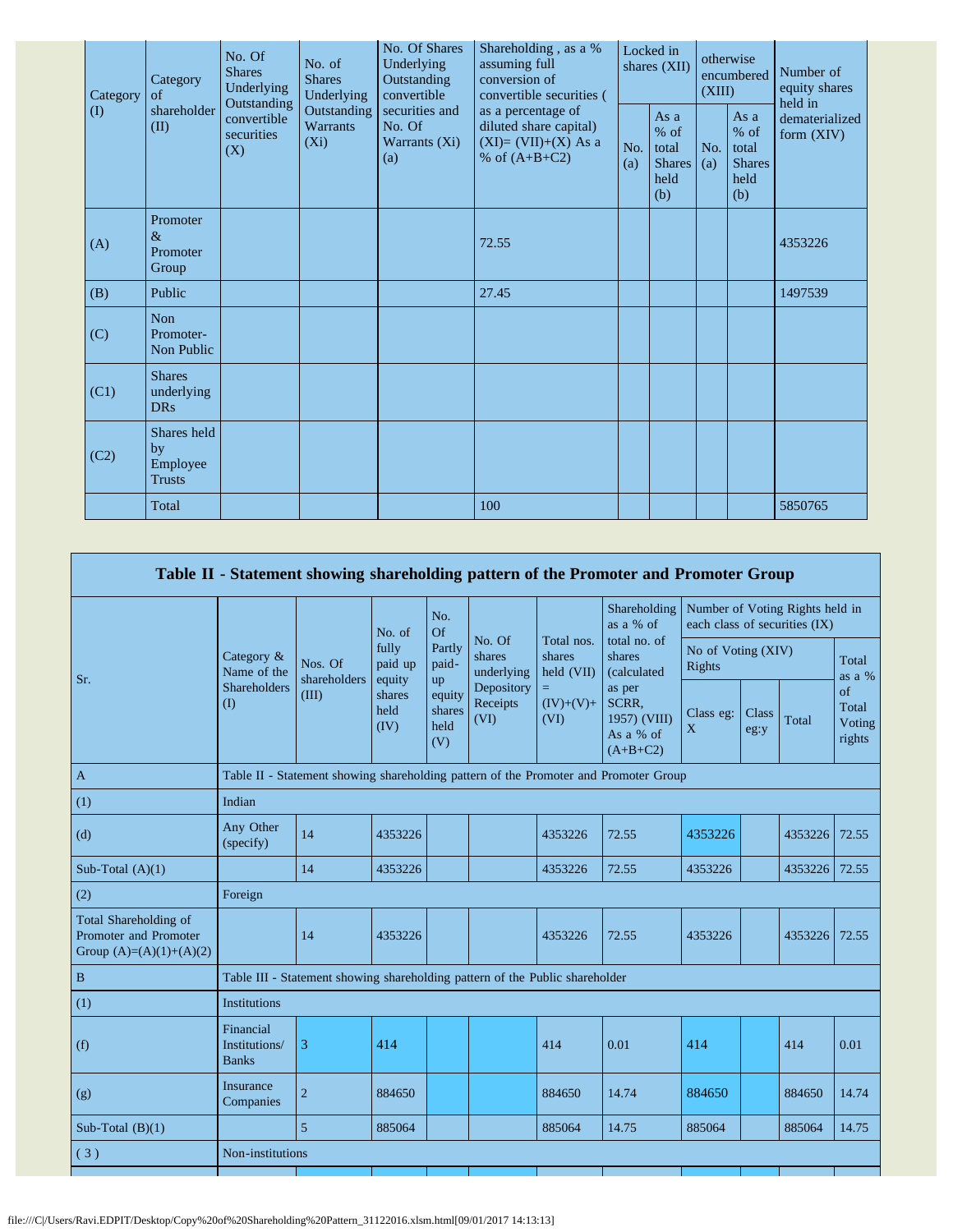| (a(i))                                                            | Individuals -<br>i.Individual<br>shareholders<br>holding<br>nominal<br>share capital<br>up to Rs. 2<br>lakhs.          | 4849           | 591939  |  | 591939  | 9.87                                                                                          | 591939  | 591939        | 9.87 |
|-------------------------------------------------------------------|------------------------------------------------------------------------------------------------------------------------|----------------|---------|--|---------|-----------------------------------------------------------------------------------------------|---------|---------------|------|
| (a(ii))                                                           | Individuals -<br>ii. Individual<br>shareholders<br>holding<br>nominal<br>share capital<br>in excess of<br>Rs. 2 lakhs. | $\overline{2}$ | 50463   |  | 50463   | 0.84                                                                                          | 50463   | 50463         | 0.84 |
| (e)                                                               | Any Other<br>(specify)                                                                                                 | 148            | 119306  |  | 119306  | 1.99                                                                                          | 119306  | 119306        | 1.99 |
| Sub-Total $(B)(3)$                                                |                                                                                                                        | 4999           | 761708  |  | 761708  | 12.7                                                                                          | 761708  | 761708        | 12.7 |
| <b>Total Public</b><br>Shareholding<br>$(B)=(B)(1)+(B)(2)+(B)(3)$ |                                                                                                                        | 5004           | 1646772 |  | 1646772 | 27.45                                                                                         | 1646772 | 1646772 27.45 |      |
| $\overline{C}$                                                    |                                                                                                                        |                |         |  |         | Table IV - Statement showing shareholding pattern of the Non Promoter- Non Public shareholder |         |               |      |
| Total $(A+B+C2)$                                                  |                                                                                                                        | 5018           | 5999998 |  | 5999998 | 100                                                                                           | 5999998 | 5999998       | 100  |
| Total $(A+B+C)$                                                   |                                                                                                                        | 5018           | 5999998 |  | 5999998 | 100                                                                                           | 5999998 | 5999998       | 100  |

|                                                                                           |                                                      |                                           |                                                           | Table II - Statement showing shareholding pattern of the Promoter and Promoter Group      |                                        |                                                         |                                                                               |                                                         |                                       |  |  |
|-------------------------------------------------------------------------------------------|------------------------------------------------------|-------------------------------------------|-----------------------------------------------------------|-------------------------------------------------------------------------------------------|----------------------------------------|---------------------------------------------------------|-------------------------------------------------------------------------------|---------------------------------------------------------|---------------------------------------|--|--|
|                                                                                           | No. Of<br><b>Shares</b><br>Underlying<br>Outstanding | No. of<br><b>Shares</b><br>Underlying     | No. Of Shares<br>Underlying<br>Outstanding<br>convertible | Shareholding, as a<br>% assuming full<br>conversion of<br>convertible securities          | Number of<br>Locked in<br>shares (XII) |                                                         | Number of<br><b>Shares</b><br>pledged or<br>otherwise<br>encumbered<br>(XIII) |                                                         | Number of<br>equity shares<br>held in |  |  |
| Sr.                                                                                       | convertible<br>securities<br>(X)                     | Outstanding<br><b>Warrants</b><br>$(X_i)$ | securities and<br>No. Of<br>Warrants (Xi)<br>(a)          | (as a percentage of<br>diluted share capital)<br>$(XI)=(VII)+(X) As$<br>a % of $(A+B+C2)$ |                                        | As a<br>$%$ of<br>total<br><b>Shares</b><br>held<br>(b) | No.<br>(a)                                                                    | As a<br>$%$ of<br>total<br><b>Shares</b><br>held<br>(b) | dematerialized<br>form (XIV)          |  |  |
| $\mathbf{A}$                                                                              |                                                      |                                           |                                                           | Table II - Statement showing shareholding pattern of the Promoter and Promoter Group      |                                        |                                                         |                                                                               |                                                         |                                       |  |  |
| (1)                                                                                       | Indian                                               |                                           |                                                           |                                                                                           |                                        |                                                         |                                                                               |                                                         |                                       |  |  |
| (d)                                                                                       |                                                      |                                           |                                                           | 72.55                                                                                     |                                        |                                                         |                                                                               |                                                         | 4353226                               |  |  |
| Sub-Total $(A)(1)$                                                                        |                                                      |                                           |                                                           | 72.55                                                                                     |                                        |                                                         |                                                                               |                                                         | 4353226                               |  |  |
| (2)                                                                                       | Foreign                                              |                                           |                                                           |                                                                                           |                                        |                                                         |                                                                               |                                                         |                                       |  |  |
| <b>Total Shareholding of</b><br><b>Promoter and Promoter</b><br>Group $(A)=(A)(1)+(A)(2)$ |                                                      |                                           |                                                           | 72.55                                                                                     |                                        |                                                         |                                                                               |                                                         | 4353226                               |  |  |
| $\, {\bf B}$                                                                              |                                                      |                                           |                                                           | Table III - Statement showing shareholding pattern of the Public shareholder              |                                        |                                                         |                                                                               |                                                         |                                       |  |  |
| (1)                                                                                       | <b>Institutions</b>                                  |                                           |                                                           |                                                                                           |                                        |                                                         |                                                                               |                                                         |                                       |  |  |
| (f)                                                                                       |                                                      |                                           |                                                           | 0.01                                                                                      |                                        |                                                         |                                                                               |                                                         | $\overline{0}$                        |  |  |
| (g)                                                                                       |                                                      |                                           |                                                           | 14.74                                                                                     |                                        |                                                         |                                                                               |                                                         | 884650                                |  |  |
| Sub-Total $(B)(1)$                                                                        |                                                      |                                           |                                                           | 14.75                                                                                     |                                        |                                                         |                                                                               |                                                         | 884650                                |  |  |
| (3)                                                                                       | Non-institutions                                     |                                           |                                                           |                                                                                           |                                        |                                                         |                                                                               |                                                         |                                       |  |  |
| (a(i))                                                                                    |                                                      |                                           |                                                           | 9.87                                                                                      |                                        |                                                         |                                                                               |                                                         | 444824                                |  |  |
|                                                                                           |                                                      |                                           |                                                           |                                                                                           |                                        |                                                         |                                                                               |                                                         |                                       |  |  |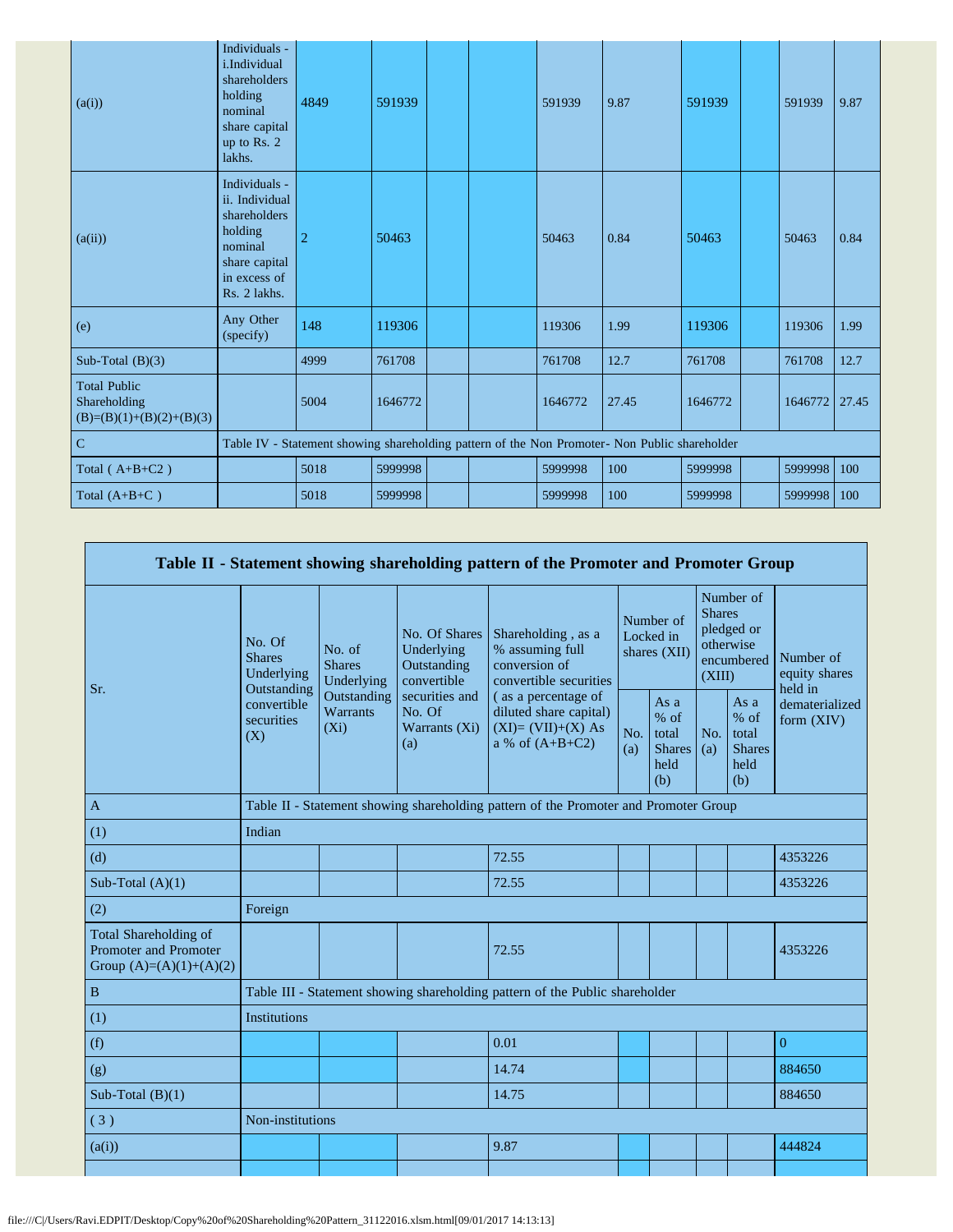| (a(ii))                                                           |  | 0.84                                                                                          |  |  | 50463   |
|-------------------------------------------------------------------|--|-----------------------------------------------------------------------------------------------|--|--|---------|
| (e)                                                               |  | 1.99                                                                                          |  |  | 117602  |
| Sub-Total $(B)(3)$                                                |  | 12.7                                                                                          |  |  | 612889  |
| <b>Total Public</b><br>Shareholding<br>$(B)=(B)(1)+(B)(2)+(B)(3)$ |  | 27.45                                                                                         |  |  | 1497539 |
|                                                                   |  | Table IV - Statement showing shareholding pattern of the Non Promoter- Non Public shareholder |  |  |         |
| Total ( $A+B+C2$ )                                                |  | 100                                                                                           |  |  | 5850765 |
| Total $(A+B+C)$                                                   |  | 100                                                                                           |  |  | 5850765 |

|                                                                                                                               |                                                               |                                        | Any Other (specify)                        |                                        |                                               |                                        |                                        |
|-------------------------------------------------------------------------------------------------------------------------------|---------------------------------------------------------------|----------------------------------------|--------------------------------------------|----------------------------------------|-----------------------------------------------|----------------------------------------|----------------------------------------|
| Searial No.                                                                                                                   | 1                                                             | $\overline{2}$                         | 3                                          | $\overline{4}$                         | 5                                             | 6                                      | $\overline{7}$                         |
| Category                                                                                                                      | Director or<br>Director's<br>Relatives                        | Director or<br>Director's<br>Relatives | Director or<br><b>Director's Relatives</b> | Director or<br>Director's<br>Relatives | Director or<br>Director's<br><b>Relatives</b> | Director or<br>Director's<br>Relatives | Director or<br>Director's<br>Relatives |
| Name of the<br>Shareholders<br>$($ $\Gamma$                                                                                   | <b>DILEEP</b><br><b>MALHOTRA</b>                              | <b>RANJIT</b><br><b>MALHOTRA</b>       | <b>SATISHCHANDRA</b><br><b>MALHOTRA</b>    | <b>UMA</b><br><b>MALHOTRA</b>          | <b>KABIR</b><br><b>MALHOTRA</b>               | <b>USHADEVI</b><br><b>MALHOTRA</b>     | <b>ANAJALI</b><br><b>MALHOTRA</b>      |
| PAN (II)                                                                                                                      | AFBPM6027K                                                    | AFBPM6026J                             | AFBPM6023P                                 | AABPM1326N                             | AADPM6005A                                    | AGSPM5466L                             | AUQPM3884L                             |
| No. of the<br><b>Shareholders</b><br>$($ $\Gamma$                                                                             | $\mathbf{1}$                                                  | 1                                      | $\mathbf{1}$                               | 1                                      | 1                                             | 1                                      | $\mathbf{1}$                           |
| No. of fully<br>paid up equity<br>shares held<br>(IV)                                                                         | 1475975                                                       | 968403                                 | 95582                                      | 125222                                 | 195874                                        | 198117                                 | 127248                                 |
| No. Of Partly<br>paid-up equity<br>shares held<br>(V)                                                                         |                                                               |                                        |                                            |                                        |                                               |                                        |                                        |
| No. Of shares<br>underlying<br>Depository<br>Receipts (VI)                                                                    |                                                               |                                        |                                            |                                        |                                               |                                        |                                        |
| Total nos.<br>shares held<br>$(VII) =$<br>$(IV)+(V)+$<br>(VI)                                                                 | 1475975                                                       | 968403                                 | 95582                                      | 125222                                 | 195874                                        | 198117                                 | 127248                                 |
| Shareholding<br>as a % of<br>total no. of<br>shares<br>(calculated as<br>per SCRR,<br>1957) (VIII)<br>As a % of<br>$(A+B+C2)$ | 24.6                                                          | 16.14                                  | 1.59                                       | 2.09                                   | 3.26                                          | 3.3                                    | 2.12                                   |
|                                                                                                                               | Number of Voting Rights held in each class of securities (IX) |                                        |                                            |                                        |                                               |                                        |                                        |
| Class eg: X                                                                                                                   | 1475975                                                       | 968403                                 | 95582                                      | 125222                                 | 195874                                        | 198117                                 | 127248                                 |
| Class eg:y                                                                                                                    |                                                               |                                        |                                            |                                        |                                               |                                        |                                        |
| Total                                                                                                                         | 1475975                                                       | 968403                                 | 95582                                      | 125222                                 | 195874                                        | 198117                                 | 127248                                 |
| Total as a %<br>of Total<br>Voting rights                                                                                     | 24.6                                                          | 16.14                                  | 1.59                                       | 2.09                                   | 3.26                                          | 3.3                                    | 2.12                                   |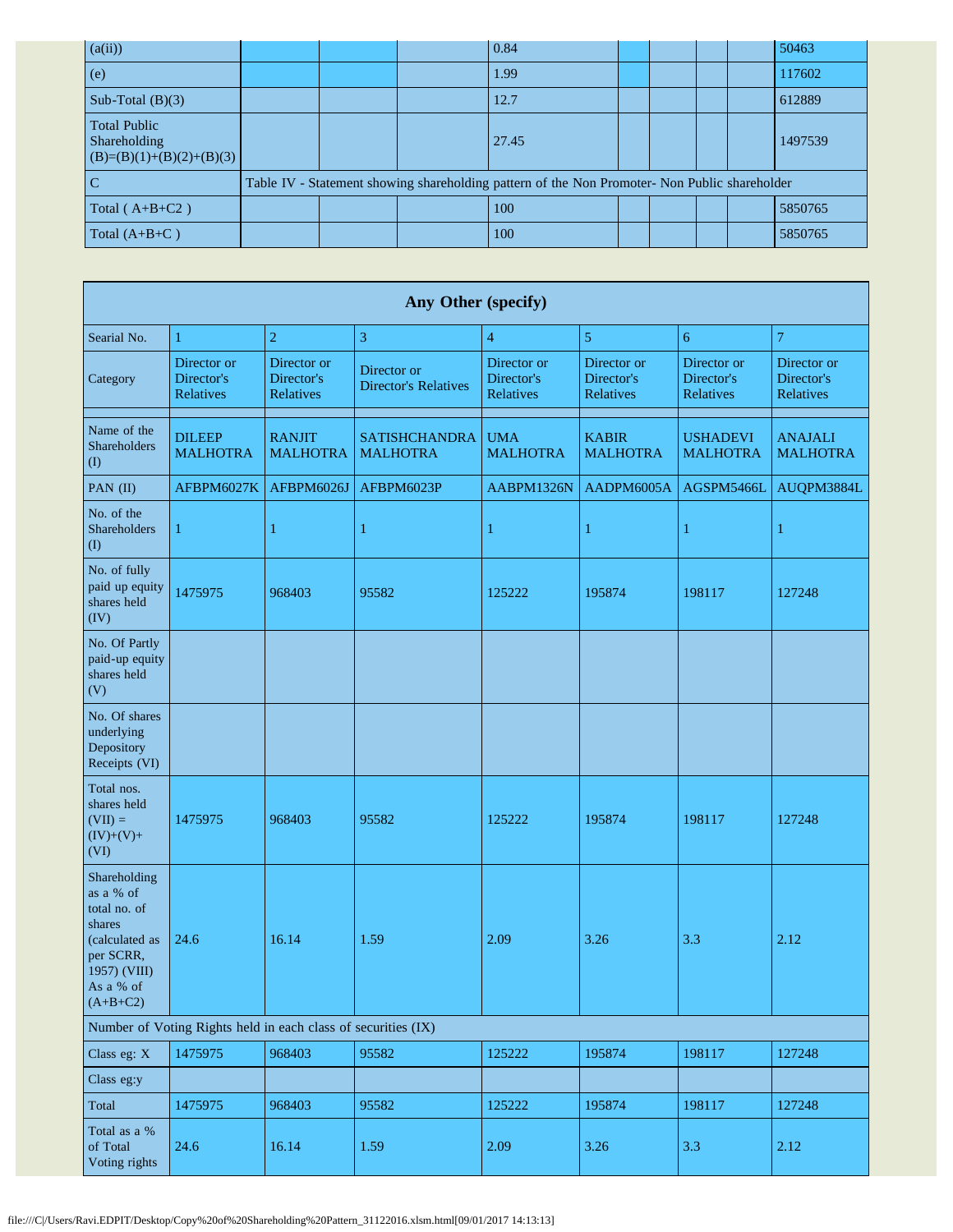| No. Of Shares<br>Underlying<br>Outstanding<br>convertible<br>securities (X)                                                                                                                     |                                                         |        |       |        |        |        |        |
|-------------------------------------------------------------------------------------------------------------------------------------------------------------------------------------------------|---------------------------------------------------------|--------|-------|--------|--------|--------|--------|
| No. of Shares<br>Underlying<br>Outstanding<br>Warrants (Xi)                                                                                                                                     |                                                         |        |       |        |        |        |        |
| No. Of Shares<br>Underlying<br>Outstanding<br>convertible<br>securities and<br>No. Of<br>Warrants (Xi)<br>(a)                                                                                   |                                                         |        |       |        |        |        |        |
| Shareholding,<br>as a %<br>assuming full<br>conversion of<br>convertible<br>securities (as<br>a percentage<br>of diluted<br>share capital)<br>$(XI)=$<br>$(VII)+(X) As$<br>a % of<br>$(A+B+C2)$ | 24.6                                                    | 16.14  | 1.59  | 2.09   | 3.26   | 3.3    | 2.12   |
|                                                                                                                                                                                                 | Number of Locked in shares (XII)                        |        |       |        |        |        |        |
| No. $(a)$                                                                                                                                                                                       |                                                         |        |       |        |        |        |        |
| As a % of<br>total Shares<br>held (b)                                                                                                                                                           |                                                         |        |       |        |        |        |        |
|                                                                                                                                                                                                 | Number of Shares pledged or otherwise encumbered (XIII) |        |       |        |        |        |        |
| No. $(a)$                                                                                                                                                                                       |                                                         |        |       |        |        |        |        |
| As a % of<br>total Shares<br>held(b)                                                                                                                                                            |                                                         |        |       |        |        |        |        |
| Number of<br>equity shares<br>held in<br>dematerialized<br>form (XIV)                                                                                                                           | 1475975                                                 | 968403 | 95582 | 125222 | 195874 | 198117 | 127248 |
| Reason for<br>not providing<br>PAN                                                                                                                                                              |                                                         |        |       |        |        |        |        |

|                                                    | Any Other (specify)                                      |                                                      |                        |                        |                        |                        |                        |  |  |  |  |  |
|----------------------------------------------------|----------------------------------------------------------|------------------------------------------------------|------------------------|------------------------|------------------------|------------------------|------------------------|--|--|--|--|--|
| Searial No.                                        | 8                                                        |                                                      | 10                     |                        | 12                     | 13                     | 14                     |  |  |  |  |  |
| Category                                           | <b>Bodies Corporate</b>                                  | <b>Bodies</b><br>Corporate                           | <b>Trusts</b>          | <b>Trusts</b>          | <b>Trusts</b>          | <b>Trusts</b>          | <b>Trusts</b>          |  |  |  |  |  |
|                                                    | <b>EMPIRE</b>                                            | <b>ARJUN</b>                                         |                        |                        |                        |                        |                        |  |  |  |  |  |
| Name of the<br><b>Shareholders</b><br>$\mathbf{I}$ | <b>INTERNATIONAL</b><br><b>PRIVATE</b><br><b>LIMITED</b> | <b>TRANSPORT</b><br><b>COMPANY</b><br><b>PVT LTD</b> | S C<br><b>MALHOTRA</b> | S C<br><b>MALHOTRA</b> | S C<br><b>MALHOTRA</b> | S C<br><b>MALHOTRA</b> | S C<br><b>MALHOTRA</b> |  |  |  |  |  |
| $PAN$ (II)                                         | AAACE3444P                                               | AABCA5913E                                           | AAAAE0015A             | AAAAE0016D             | AAAAE0017C             | AAAAG0025E             | AAAAV0022G             |  |  |  |  |  |
|                                                    |                                                          |                                                      |                        |                        |                        |                        |                        |  |  |  |  |  |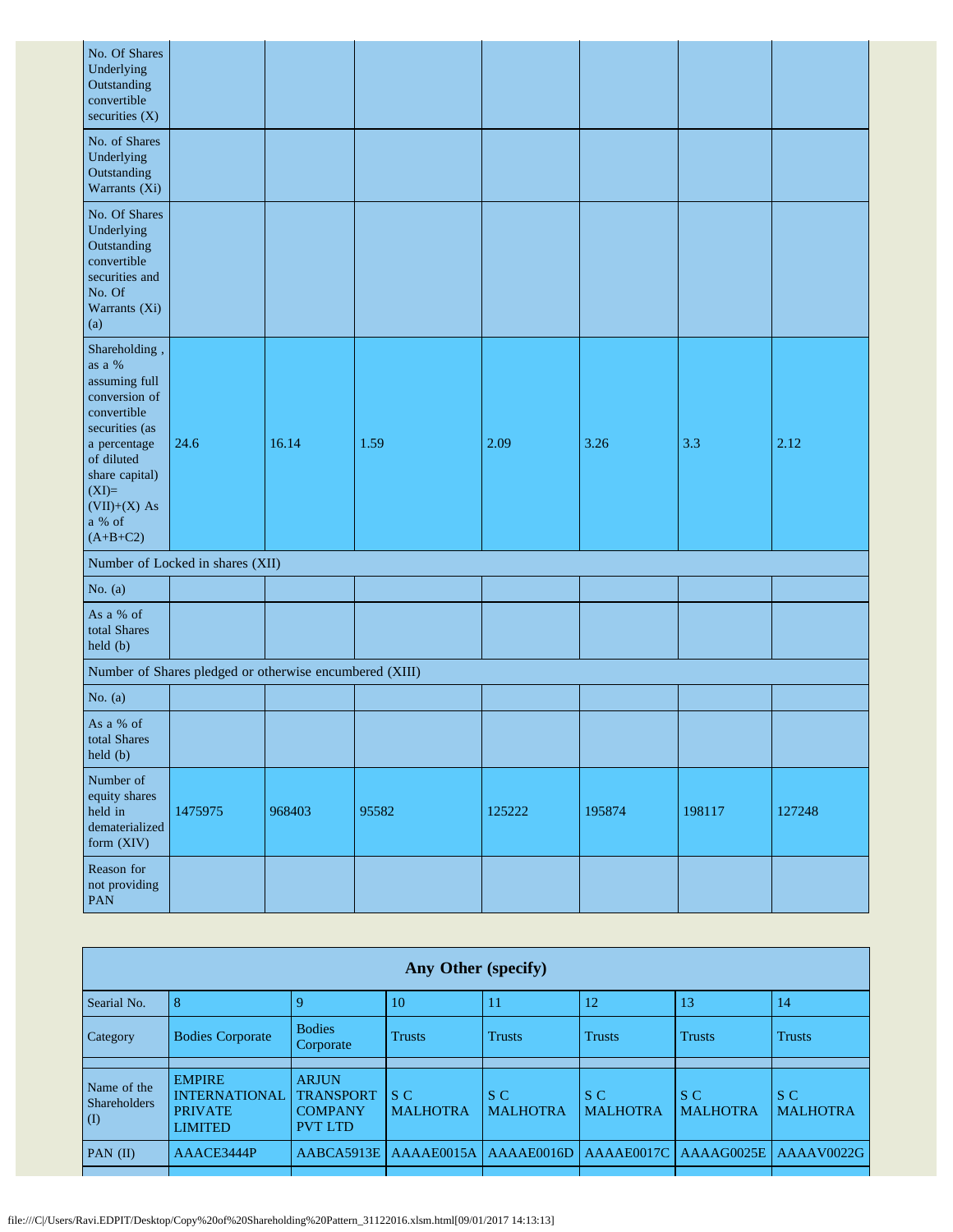| No. of the<br>Shareholders<br>$($ $\Gamma$                                                                                                    | 1                                                             | 1      | $\mathbf{1}$ | 1     | 1     | 1     | $\mathbf{1}$ |
|-----------------------------------------------------------------------------------------------------------------------------------------------|---------------------------------------------------------------|--------|--------------|-------|-------|-------|--------------|
| No. of fully<br>paid up equity<br>shares held<br>(IV)                                                                                         | 327012                                                        | 784978 | 9999         | 10123 | 12410 | 11998 | 10285        |
| No. Of Partly<br>paid-up equity<br>shares held<br>(V)                                                                                         |                                                               |        |              |       |       |       |              |
| No. Of shares<br>underlying<br>Depository<br>Receipts (VI)                                                                                    |                                                               |        |              |       |       |       |              |
| Total nos.<br>shares held<br>$(VII) =$<br>$(IV)+(V)+$<br>(VI)                                                                                 | 327012                                                        | 784978 | 9999         | 10123 | 12410 | 11998 | 10285        |
| Shareholding<br>as a % of<br>total no. of<br>shares<br>(calculated as<br>per SCRR,<br>1957) (VIII)<br>As a % of<br>$(A+B+C2)$                 | 5.45                                                          | 13.08  | 0.17         | 0.17  | 0.21  | 0.2   | 0.17         |
|                                                                                                                                               | Number of Voting Rights held in each class of securities (IX) |        |              |       |       |       |              |
| Class eg: X                                                                                                                                   | 327012                                                        | 784978 | 9999         | 10123 | 12410 | 11998 | 10285        |
| Class eg:y                                                                                                                                    |                                                               |        |              |       |       |       |              |
| Total                                                                                                                                         | 327012                                                        | 784978 | 9999         | 10123 | 12410 | 11998 | 10285        |
| Total as a %<br>of Total<br>Voting rights                                                                                                     | 5.45                                                          | 13.08  | 0.17         | 0.17  | 0.21  | 0.2   | 0.17         |
| No. Of Shares<br>Underlying<br>Outstanding<br>convertible<br>securities (X)                                                                   |                                                               |        |              |       |       |       |              |
| No. of Shares<br>Underlying<br>Outstanding<br>Warrants (Xi)                                                                                   |                                                               |        |              |       |       |       |              |
| No. Of Shares<br>Underlying<br>Outstanding<br>convertible<br>securities and<br>No. Of<br>Warrants (Xi)<br>(a)                                 |                                                               |        |              |       |       |       |              |
| Shareholding,<br>as a $\%$<br>assuming full<br>conversion of<br>convertible<br>securities (as<br>a percentage<br>of diluted<br>share capital) | 5.45                                                          | 13.08  | 0.17         | 0.17  | 0.21  | 0.2   | 0.17         |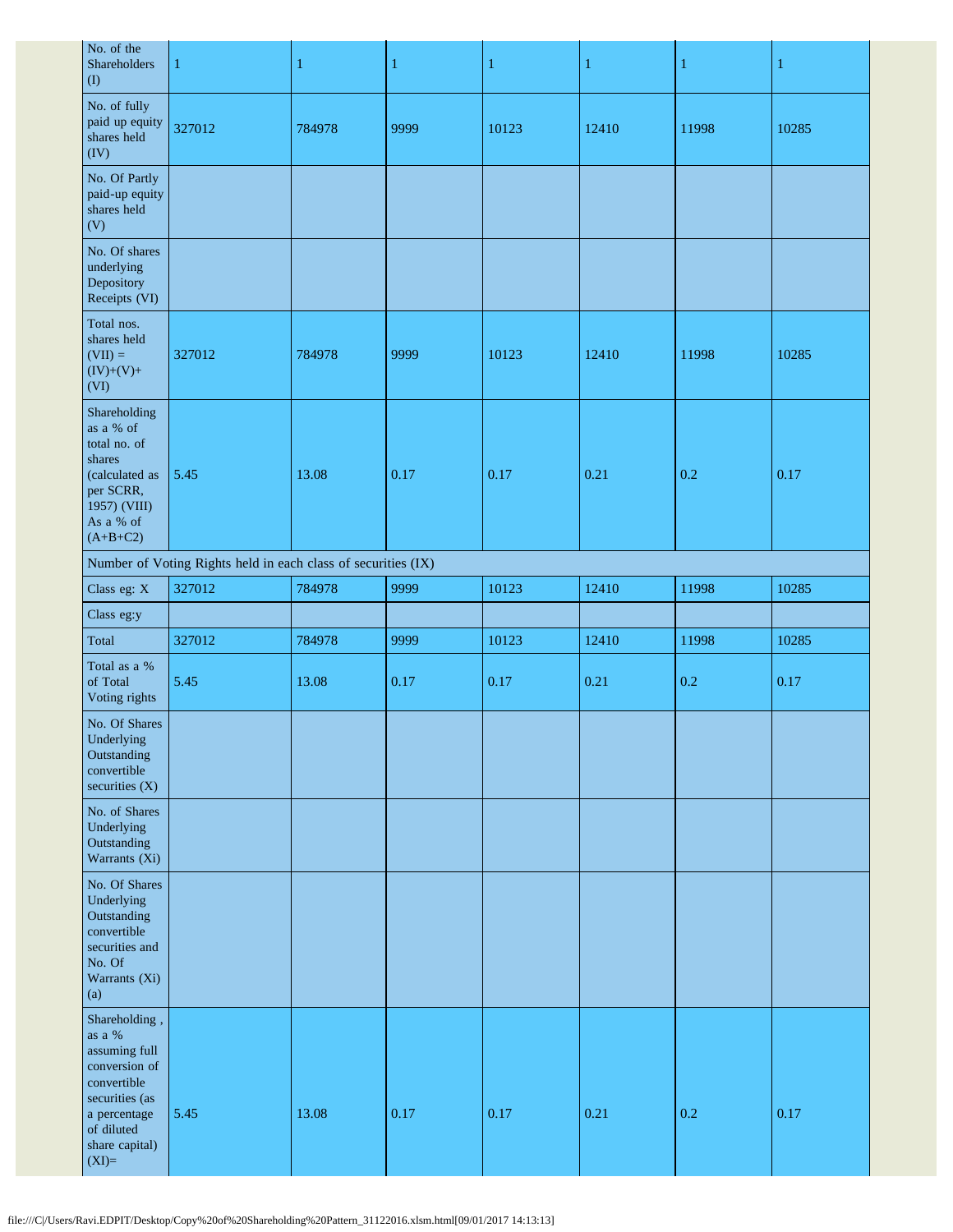| $(VII)+(X) As$<br>a % of<br>$(A+B+C2)$                                |                                                         |        |      |       |       |       |       |  |
|-----------------------------------------------------------------------|---------------------------------------------------------|--------|------|-------|-------|-------|-------|--|
|                                                                       | Number of Locked in shares (XII)                        |        |      |       |       |       |       |  |
| No. $(a)$                                                             |                                                         |        |      |       |       |       |       |  |
| As a % of<br>total Shares<br>held (b)                                 |                                                         |        |      |       |       |       |       |  |
|                                                                       | Number of Shares pledged or otherwise encumbered (XIII) |        |      |       |       |       |       |  |
| No. $(a)$                                                             |                                                         |        |      |       |       |       |       |  |
| As a % of<br>total Shares<br>$\text{held }(b)$                        |                                                         |        |      |       |       |       |       |  |
| Number of<br>equity shares<br>held in<br>dematerialized<br>form (XIV) | 327012                                                  | 784978 | 9999 | 10123 | 12410 | 11998 | 10285 |  |
| Reason for<br>not providing<br>PAN                                    |                                                         |        |      |       |       |       |       |  |

| Any Other (specify)                                                                                                  |                                                               |  |  |  |  |  |
|----------------------------------------------------------------------------------------------------------------------|---------------------------------------------------------------|--|--|--|--|--|
| Searial No.                                                                                                          |                                                               |  |  |  |  |  |
| Category                                                                                                             | Click here to go back                                         |  |  |  |  |  |
| Name of the<br>Shareholders (I)                                                                                      |                                                               |  |  |  |  |  |
| PAN (II)                                                                                                             | Total                                                         |  |  |  |  |  |
| No. of the<br>Shareholders (I)                                                                                       | 14                                                            |  |  |  |  |  |
| No. of fully paid<br>up equity shares<br>$\text{held (IV)}$                                                          | 4353226                                                       |  |  |  |  |  |
| No. Of Partly<br>paid-up equity<br>shares held (V)                                                                   |                                                               |  |  |  |  |  |
| No. Of shares<br>underlying<br>Depository<br>Receipts (VI)                                                           |                                                               |  |  |  |  |  |
| Total nos. shares<br>held $(VII) =$<br>$(IV)+(V)+(VI)$                                                               | 4353226                                                       |  |  |  |  |  |
| Shareholding as a<br>% of total no. of<br>shares (calculated<br>as per SCRR,<br>1957) (VIII) As a<br>% of $(A+B+C2)$ | 72.55                                                         |  |  |  |  |  |
|                                                                                                                      | Number of Voting Rights held in each class of securities (IX) |  |  |  |  |  |
| Class eg: X                                                                                                          | 4353226                                                       |  |  |  |  |  |
| Class eg:y                                                                                                           |                                                               |  |  |  |  |  |
| Total                                                                                                                | 4353226                                                       |  |  |  |  |  |
| Total as a % of                                                                                                      |                                                               |  |  |  |  |  |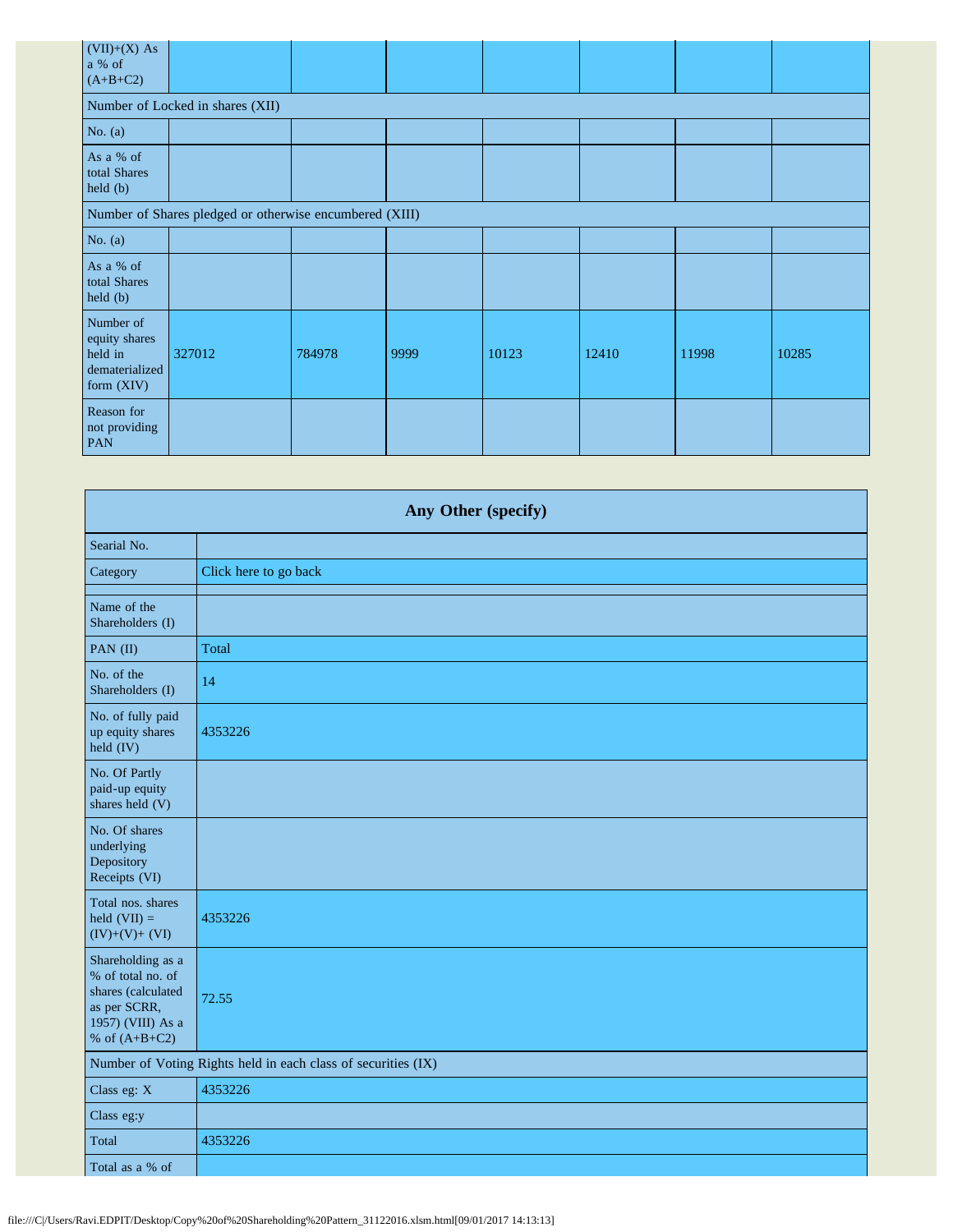| <b>Total Voting rights</b>                                                                                                                                                           | 72.55                                                   |
|--------------------------------------------------------------------------------------------------------------------------------------------------------------------------------------|---------------------------------------------------------|
| No. Of Shares<br>Underlying<br>Outstanding<br>convertible<br>securities $(X)$                                                                                                        |                                                         |
| No. of Shares<br>Underlying<br>Outstanding<br>Warrants (Xi)                                                                                                                          |                                                         |
| No. Of Shares<br>Underlying<br>Outstanding<br>convertible<br>securities and No.<br>Of Warrants (Xi)<br>(a)                                                                           |                                                         |
| Shareholding, as a<br>% assuming full<br>conversion of<br>convertible<br>securities (as a<br>percentage of<br>diluted share<br>capital) (XI)=<br>$(VII)+(X)$ As a %<br>of $(A+B+C2)$ | 72.55                                                   |
| Number of Locked in shares (XII)                                                                                                                                                     |                                                         |
| No. $(a)$                                                                                                                                                                            |                                                         |
| As a % of total<br>Shares held (b)                                                                                                                                                   |                                                         |
|                                                                                                                                                                                      | Number of Shares pledged or otherwise encumbered (XIII) |
| No. $(a)$                                                                                                                                                                            |                                                         |
| As a % of total<br>Shares held (b)                                                                                                                                                   |                                                         |
| Number of equity<br>shares held in<br>dematerialized<br>form (XIV)                                                                                                                   | 4353226                                                 |
| Reason for not<br>providing PAN                                                                                                                                                      |                                                         |

| <b>Insurance Companies</b>                                 |                                               |                                                  |                          |  |  |  |  |
|------------------------------------------------------------|-----------------------------------------------|--------------------------------------------------|--------------------------|--|--|--|--|
| Searial No.                                                |                                               | $\overline{2}$                                   |                          |  |  |  |  |
| Name of the<br>Shareholders (I)                            | LIFE INSURANCE CORPORATION OF<br><b>INDIA</b> | THE ORIENTAL INSURANCE COMPANY<br><b>LIMITED</b> | Click here to go<br>back |  |  |  |  |
| PAN $(II)$                                                 | AAACL0582H                                    | AAACT0627R                                       | Total                    |  |  |  |  |
| No. of fully paid<br>up equity shares<br>held $(IV)$       | 789741                                        | 94909                                            | 884650                   |  |  |  |  |
| No. Of Partly<br>paid-up equity<br>shares held (V)         |                                               |                                                  |                          |  |  |  |  |
| No. Of shares<br>underlying<br>Depository<br>Receipts (VI) |                                               |                                                  |                          |  |  |  |  |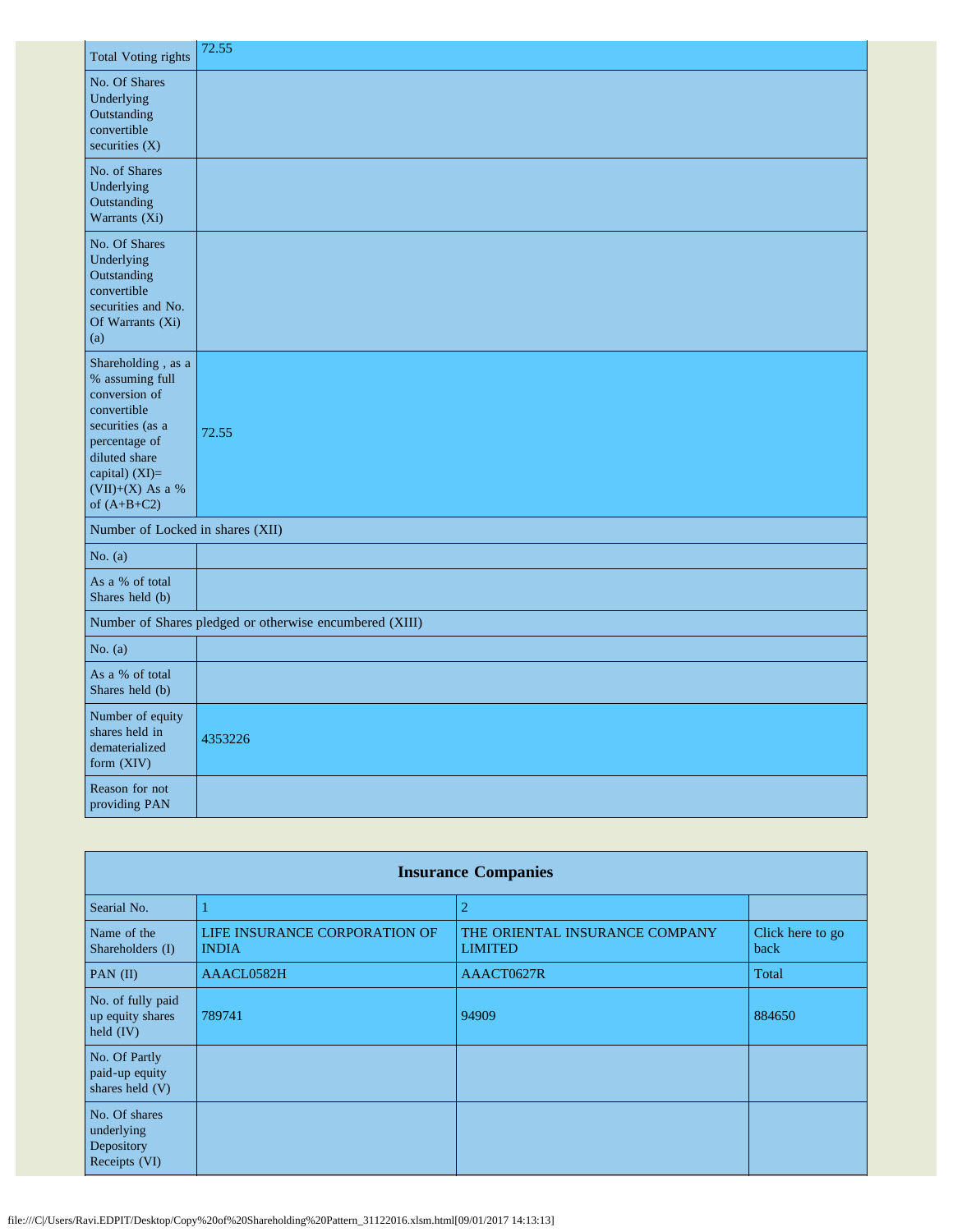| Total nos. shares<br>held $(VII) =$<br>$(IV)+(V)+(VI)$                                                                                                                               | 789741                                                        | 94909 | 884650 |  |  |  |  |  |  |
|--------------------------------------------------------------------------------------------------------------------------------------------------------------------------------------|---------------------------------------------------------------|-------|--------|--|--|--|--|--|--|
| Shareholding as a<br>% of total no. of<br>shares (calculated<br>as per SCRR,<br>1957) (VIII) As a<br>% of $(A+B+C2)$                                                                 | 13.16                                                         | 1.58  | 14.74  |  |  |  |  |  |  |
|                                                                                                                                                                                      | Number of Voting Rights held in each class of securities (IX) |       |        |  |  |  |  |  |  |
| Class eg: X                                                                                                                                                                          | 789741                                                        | 94909 | 884650 |  |  |  |  |  |  |
| Class eg:y                                                                                                                                                                           |                                                               |       |        |  |  |  |  |  |  |
| Total                                                                                                                                                                                | 789741                                                        | 94909 | 884650 |  |  |  |  |  |  |
| Total as a % of<br>Total Voting rights                                                                                                                                               | 13.16                                                         | 1.58  | 14.74  |  |  |  |  |  |  |
| No. Of Shares<br>Underlying<br>Outstanding<br>convertible<br>securities (X)                                                                                                          |                                                               |       |        |  |  |  |  |  |  |
| No. of Shares<br>Underlying<br>Outstanding<br>Warrants (Xi)                                                                                                                          |                                                               |       |        |  |  |  |  |  |  |
| No. Of Shares<br>Underlying<br>Outstanding<br>convertible<br>securities and No.<br>Of Warrants (Xi)<br>(a)                                                                           |                                                               |       |        |  |  |  |  |  |  |
| Shareholding, as a<br>% assuming full<br>conversion of<br>convertible<br>securities (as a<br>percentage of<br>diluted share<br>capital) (XI)=<br>$(VII)+(X)$ As a %<br>of $(A+B+C2)$ | 13.16                                                         | 1.58  | 14.74  |  |  |  |  |  |  |
| Number of Locked in shares (XII)                                                                                                                                                     |                                                               |       |        |  |  |  |  |  |  |
| No. $(a)$                                                                                                                                                                            |                                                               |       |        |  |  |  |  |  |  |
| As a % of total<br>Shares held (b)                                                                                                                                                   |                                                               |       |        |  |  |  |  |  |  |
| Number of equity<br>shares held in<br>dematerialized<br>form (XIV)                                                                                                                   | 789741                                                        | 94909 | 884650 |  |  |  |  |  |  |
| Reason for not providing PAN                                                                                                                                                         |                                                               |       |        |  |  |  |  |  |  |
| Reason for not<br>providing PAN                                                                                                                                                      |                                                               |       |        |  |  |  |  |  |  |

| <b>Any Other (specify)</b> |                            |                         |                            |                       |            |  |  |
|----------------------------|----------------------------|-------------------------|----------------------------|-----------------------|------------|--|--|
| Searial No.                |                            |                         |                            | $\overline{4}$        |            |  |  |
| Category                   | <b>Bodies</b><br>Corporate | <b>Bodies Corporate</b> | Clearing<br><b>Members</b> | $NRI - Non-$<br>Repat | <b>NRI</b> |  |  |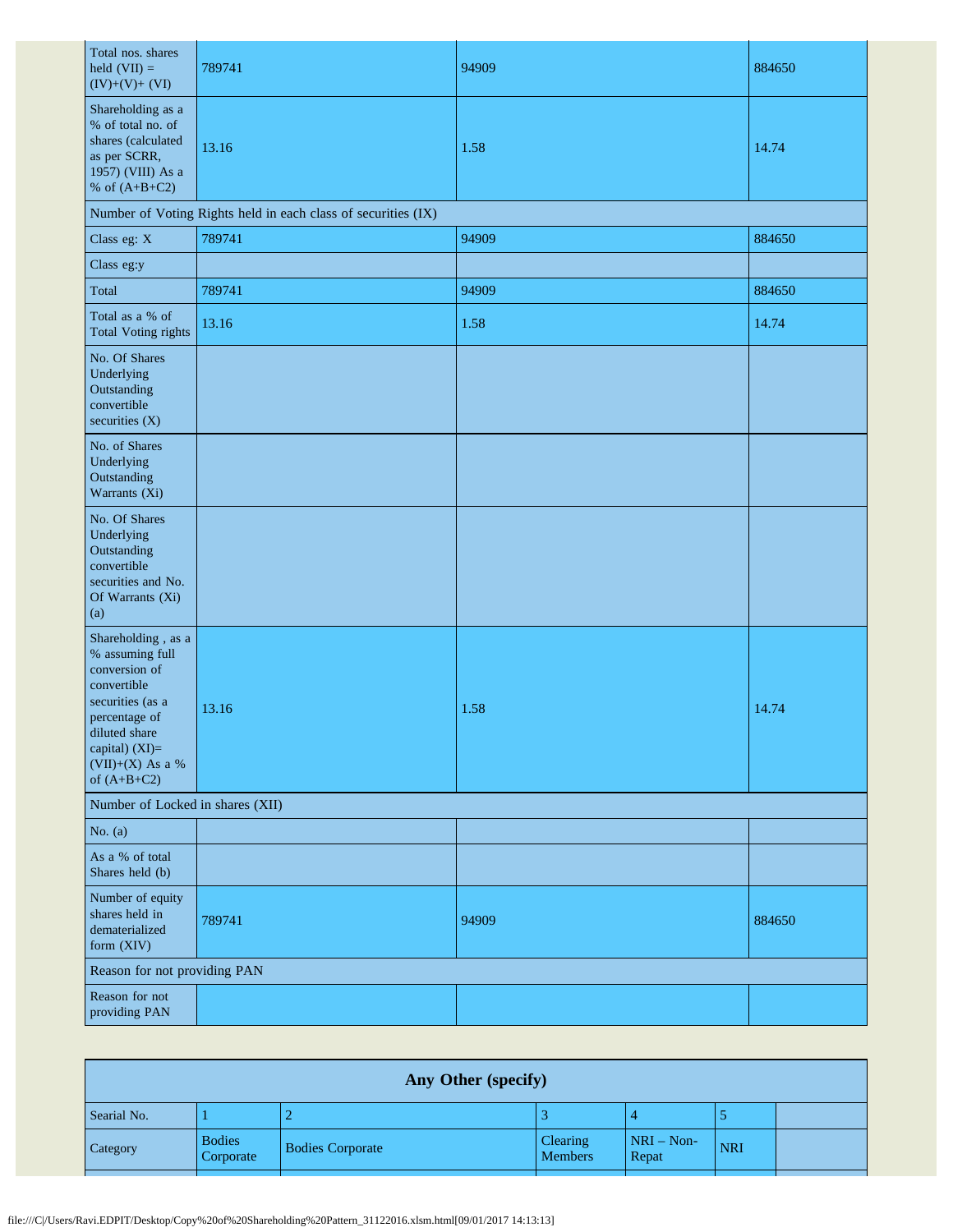| Category / More<br>than 1 percentage                                                                                                                                               | Category | More than 1 percentage of shareholding                        | Category | Category | Category |                          |
|------------------------------------------------------------------------------------------------------------------------------------------------------------------------------------|----------|---------------------------------------------------------------|----------|----------|----------|--------------------------|
| Name of the<br>Shareholders (I)                                                                                                                                                    |          | VISHNU TRADING COMPANY<br>PRIVATE LIMITED                     |          |          |          | Click here to<br>go back |
| PAN (II)                                                                                                                                                                           |          | AAACV1453D                                                    |          |          |          | Total                    |
| No. of the<br>Shareholders (I)                                                                                                                                                     | 97       | 1                                                             | 14       | 11       | 26       | 148                      |
| No. of fully paid<br>up equity shares<br>held (IV)                                                                                                                                 | 107436   | 73968                                                         | 2262     | 2948     | 6660     | 119306                   |
| No. Of Partly<br>paid-up equity<br>shares held (V)                                                                                                                                 |          |                                                               |          |          |          |                          |
| No. Of shares<br>underlying<br>Depository<br>Receipts (VI)                                                                                                                         |          |                                                               |          |          |          |                          |
| Total nos. shares<br>held $(VII) =$<br>$(IV)+(V)+(VI)$                                                                                                                             | 107436   | 73968                                                         | 2262     | 2948     | 6660     | 119306                   |
| Shareholding as a<br>% of total no. of<br>shares (calculated<br>as per SCRR,<br>1957) (VIII) As a<br>% of $(A+B+C2)$                                                               | 1.79     | 1.23                                                          | 0.04     | 0.05     | 0.11     | 1.99                     |
|                                                                                                                                                                                    |          | Number of Voting Rights held in each class of securities (IX) |          |          |          |                          |
| Class eg: X                                                                                                                                                                        | 107436   | 73968                                                         | 2262     | 2948     | 6660     | 119306                   |
| Class eg:y                                                                                                                                                                         |          |                                                               |          |          |          |                          |
| Total                                                                                                                                                                              | 107436   | 73968                                                         | 2262     | 2948     | 6660     | 119306                   |
| Total as a % of<br><b>Total Voting rights</b>                                                                                                                                      | 1.79     | 1.23                                                          | 0.04     | 0.05     | 0.11     | 1.99                     |
| No. Of Shares<br>Underlying<br>Outstanding<br>convertible<br>securities (X)                                                                                                        |          |                                                               |          |          |          |                          |
| No. of Shares<br>Underlying<br>Outstanding<br>Warrants (Xi)                                                                                                                        |          |                                                               |          |          |          |                          |
| No. Of Shares<br>Underlying<br>Outstanding<br>convertible<br>securities and No.<br>Of Warrants (Xi)<br>(a)                                                                         |          |                                                               |          |          |          |                          |
| Shareholding, as a<br>% assuming full<br>conversion of<br>convertible<br>securities (as a<br>percentage of<br>diluted share<br>capital) (XI)=<br>(VII)+(X) As a %<br>of $(A+B+C2)$ | 1.79     | 1.23                                                          | 0.04     | 0.05     | 0.11     | 1.99                     |
| Number of Locked in shares (XII)                                                                                                                                                   |          |                                                               |          |          |          |                          |
| No. $(a)$                                                                                                                                                                          |          |                                                               |          |          |          |                          |